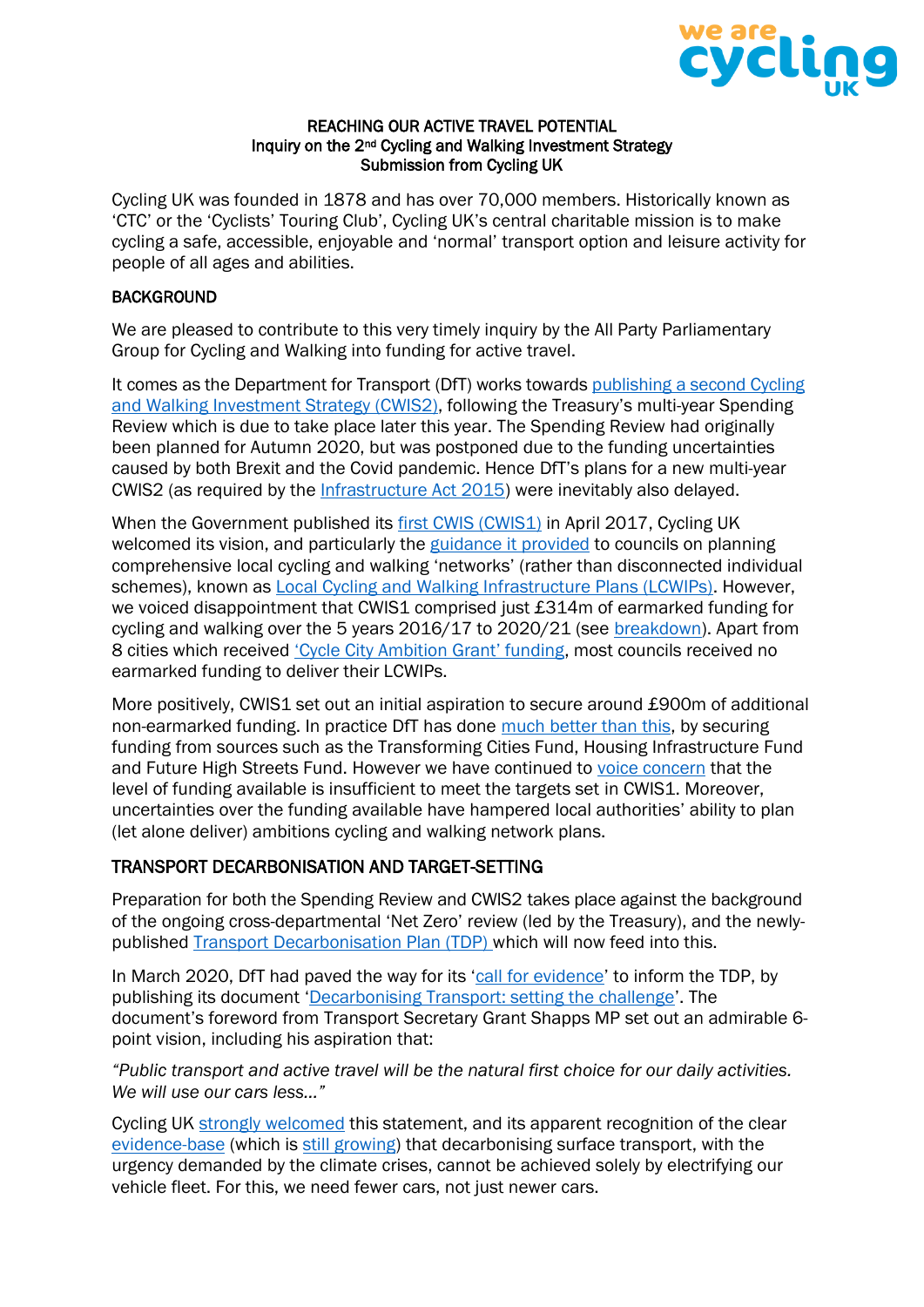[Cycling UK's response to](https://www.cyclinguk.org/blog/decarbonising-transport-being-led-science) the TDP consultation therefore highlighted the need for:

- Traffic reduction targets that are in line with the Government's wider 'net zero' target;
- Targets for increases in sustainable alternatives (including not travelling, as well as cycling etc) that are in line with these traffic reduction targets; and
- Funding allocations that are in line with these targets.

There is much in the TDP that Cycling UK strongly welcomes - see [blog.](https://www.cyclinguk.org/article/it-transport-decarbonisation-plan-or-just-plan-electric-traffic-jams) Yet regrettably, these three key ingredients are missing, with the result that, overall, the TDP lacks clear direction. If its purpose was to pave the way for a future in which "We will use our cars less", the TDP ought to have spelled out how much less, by when, and how transport funding would be reallocated to meet these goals.

In this respect, the UK government is lagging behind the Scottish and Welsh governments, not to mention the advice it is receiving from its statutory advisors on climate change, and indeed the views of think-tanks from across the political spectrum. It is also lagging behind public opinion:

- The [Scottish Government](https://www.gov.scot/publications/securing-green-recovery-path-net-zero-update-climate-change-plan-20182032/pages/9/) recently announced a target to reduce car-kilometres by 20% by 2030, while the Welsh Government's recent [Wales Transport Strategy](https://gov.wales/sites/default/files/publications/2021-03/llwybr-newydd-wales-transport-strategy-2021-full-strategy_0.pdf) aims to increase the proportion of trips made by walking, cycling or public transport from 32% in 2019 to 47% by 2040.
- The 6<sup>th</sup> [Carbon Budget report](https://www.theccc.org.uk/wp-content/uploads/2020/12/Sector-summary-Surface-transport.pdf) from the Committee on Climate Change (CCC, the Government's statutory advisory body on meeting its climate targets) called for action to reduce demand for car travel by 6% by 2030, increasing to 17% by 2050. Its more recent [2021 Progress Report to Parliament](https://www.theccc.org.uk/wp-content/uploads/2021/06/Progress-in-reducing-emissions-2021-Report-to-Parliament.pdf) calls for funding *"to be rebalanced away from cars … and towards public transport and walking and cycling".*
- Think tanks ranging from [IPPR](https://www.ippr.org/files/2021-06/all-aboard-june21.pdf) to [CEBR](https://cebr.com/reports/the-future-of-road-transport-abolishing-traffic-jams/) and [Policy Exchange](https://policyexchange.org.uk/wp-content/uploads/2017/06/Emissions_v8-Summary.pdf) have all published reports calling for various forms of road pricing, as has [AA President Edmund King.](https://www.theguardian.com/money/2020/jun/03/aa-president-backs-road-pricing-scheme)
- The [Climate Assembly,](https://www.climateassembly.uk/documents/85/Chapter_3.pdf) a demographically representative 'citizens jury', supported action to reduce road traffic levels in absolute terms.
- Recent [polling by Ipsos MORI](https://www.ipsos.com/ipsos-mori/en-uk/public-support-charging-motorists-use-roads-want-it-be-done-right-reasons) found that public support for urban road user charging has increased hugely over the past 13 years, from 33% in 2007 to 62% in 2020. Support is roughly equal among drivers and non-drivers, and is even higher among 'captains of industry'. Public support rises higher still if the receipts are used to improve air quality or public transport, or to tackle climate change – whereas it falls sharply if they are simply returned to drivers in the form of lower vehicle taxes.

# FUNDING: HOW MUCH IS NEEDED AND HOW SHOULD IT BE SPENT?

More positively, the TDP restates a commitment, announced in May 2020, to allocate [£2bn of funding for cycling and walking](https://www.gov.uk/government/news/multimillion-pound-government-funding-boost-for-cycle-safety) over the next 5 years. This was drawn from a wider [£5bn of funding for "cycling and buses"](https://www.gov.uk/government/news/major-boost-for-bus-services-as-pm-outlines-new-vision-for-local-transport), which the [Prime Minister had announced](https://www.gov.uk/government/speeches/pm-statement-on-transport-infrastructure-11-february-2020) in February 2020.

The £2bn amounts to a very welcome 6-fold increase in earmarked funding for cycling and walking compared with the £314m allocated in CWIS1. Nonetheless, it still falls a long way short of what is needed to meet DfT's own CWIS1 targets to double cycling trips and increase walking by 2025. We understand that unpublished research, commissioned by DfT from consultants Transport for Quality of Life, finds that meeting these targets would require spending of between £6bn and £8bn by that date. DfT has previously promised to publish this research (initially [in February,](https://questions-statements.parliament.uk/written-questions/detail/2020-01-30/10391) then more recently [in June\)](https://questions-statements.parliament.uk/written-questions/detail/2020-05-20/49717), but has now declined a FoI request to do so, saying that this could pre-empt funding decisions to be made in the Spending Review.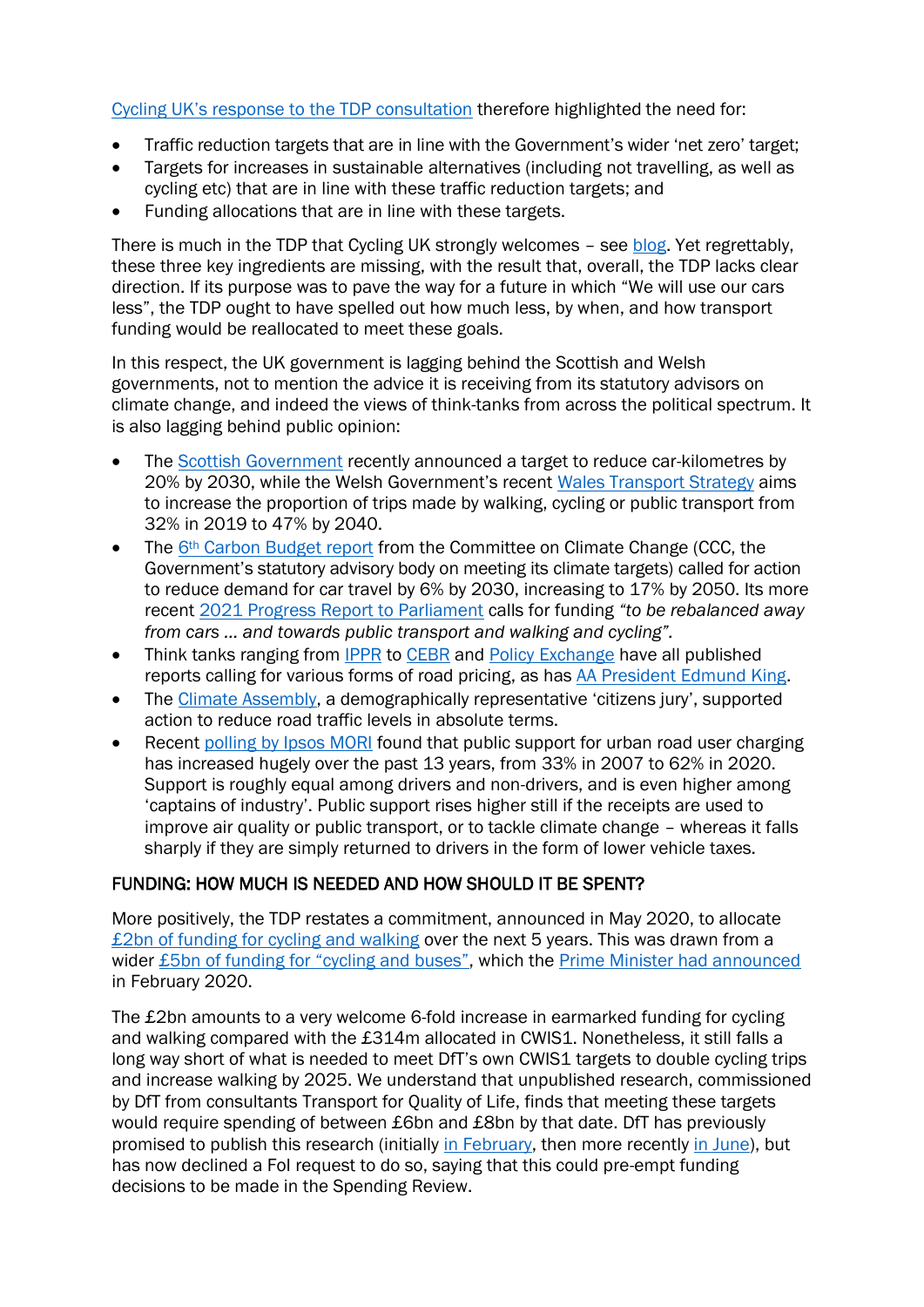We urge the APPGCW to support Cycling UK's calls for ministers to release this report, and [act on it.](https://www.cyclinguk.org/press-release/government-hiding-evidence-parliament-suppressing-cycle-funding-report) We believe it will spell out the case for securing at least £6bn for active travel over the period 2020/1 to 2024/5.

Achieving this level of funding need not require an overall increase in transport spending – nor does all of it need to come directly from central Government. Increased investment in cycling and walking (and other sustainable transport options) can be achieved by:

- Using fuel duty and other pricing measures, both to reduce demand for road travel and also as an income stream to invest in healthy and sustainable alternatives; and
- Rebalancing transport spending, away from large road and other major infrastructure projects, and towards clean, healthy and low-carbon alternatives. The latter are generally much better value for money, providing far greater benefits and far fewer disbenefits. These benefits include tackling urban congestion and pollution; creating safer, more efficient and more vibrant streets and communities, promoting healthy living and a better quality of life, as well as tackling the climate crisis. The TDP promises to review the 'National Networks' National Policy Statement (NN-NPS), which effectively allows Ministers to grant themselves planning permission for major road and rail infrastructure projects. Given the overwhelming [economic,](https://uwe-repository.worktribe.com/output/875133) [environmental](https://www.cpre.org.uk/wp-content/uploads/2019/11/TheZendZofZtheZroad.pdf) and [legal](https://transportactionnetwork.org.uk/campaign/legal-action/) case for scaling back the [£27.4bn Roads Investment](https://www.gov.uk/government/publications/road-investment-strategy-2-ris2-2020-to-2025)  [Strategy,](https://www.gov.uk/government/publications/road-investment-strategy-2-ris2-2020-to-2025) a review of the programme cannot come soon enough.
- Drawing on non-ringfenced funding schemes. As noted previously, DfT has proved very adept at securing additional active travel funding from sources such as the Transforming Cities Fund etc. One disadvantage of these non-ringfenced fundingstreams is that they do not provide the long-term continuity and certainty that local authorities need to draw up and adopt ambitious long-term cycling and walking network development plans. However, they are a pragmatic way forward.

The majority of investment in cycling and walking (around 70-80% of it) needs to be capital spending, earmarked for local authorities to implement their [Local Cycling and Walking](https://www.gov.uk/government/publications/local-cycling-and-walking-infrastructure-plans-technical-guidance-and-tools)  [Infrastructure Plans \(LCWIPs\).](https://www.gov.uk/government/publications/local-cycling-and-walking-infrastructure-plans-technical-guidance-and-tools) These should include protected cycle lanes, 20mph schemes, 'low traffic neighbourhoods', 'mini-Hollands' and 'school streets' schemes (all of which are advocated in 'Gear Change'), as well as urban realm improvements.

Further capital investment should be earmarked for: cycling and walking improvements along and across the corridors of the **Strategic and [Major Road Networks](https://www.gov.uk/government/publications/major-road-network-and-large-local-majors-programmes-investment-planning)** (the SRN and the MRN) and the **HS2 rail scheme**; the [National Cycle Network \(NCN\);](https://www.sustrans.org.uk/national-cycle-network) for improved provision for combining [cycling and rail](https://www.raildeliverygroup.com/media-centre-docman/archive/397-2016-04-cycle-rail-toolkit-2/file.html) or [bus](https://www.sportworks.com/products/transit-bike-racks) travel; and to support the introduction of [bike share schemes.](https://como.org.uk/shared-mobility/shared-bikes/what/) We also highlight the opportunities to use post-Brexit agricultural subsidies to invest in improvements to the quality and extent of the rights of way [network,](https://www.cyclinguk.org/current-campaigns/campaigns-past/get-my-land) particularly by filling gaps in the network (or the parts of the network that are available for cycling), and by improving the lighting and surfacing of parts of the network which are most useful for day-to-day (as well as recreational) cycling and walking.

This capital investment should be complemented by revenue investment, accounting for around 20-30% of total spending on cycling and walking. This should be used to support:

- [cycle training](https://www.cyclinguk.org/campaigning/views-and-briefings/cycle-training) for people of all ages and abilities;
- programmes to promote cycling and walking in [schools,](https://www.cyclinguk.org/campaigning/views-and-briefings/cycle-friendly-schools-and-colleges-ctc-views) [workplaces](https://www.cyclinguk.org/campaigning/views-and-briefings/cycle-friendly-employers-ctc-views) and community [settings](https://www.cyclinguk.org/community-cycle-clubs#:~:text=A%20Community%20Cycle%20Club%20is,enjoy%20being%20active%20by%20cycling.) (including ['social prescribing' schemes](https://www.cyclinguk.org/community-outreach/health) under which GPs 'prescribe' cycling or walking for patients needing increased physical activity);
- purchase subsidies for electrically assisted pedal cycles (or 'e-[bikes'](https://www.bicycleassociation.org.uk/news-press/e-bike-incentives-over-twice-as-effective-as-e-car-grants/)), [cargo-bikes,](https://ecf.com/sites/ecf.com/files/Factsheet-ITF2012-CLOG.pdf) bikes for school pupils on free school meals, and [non-standard cycles for people with](https://www.cyclinguk.org/article/cycling-guide/guide-to-adapted-cycles)  [disabilities;](https://www.cyclinguk.org/article/cycling-guide/guide-to-adapted-cycles) and
- support for bike share schemes, [particularly in more disadvantaged areas.](https://como.org.uk/project/bikes-for-all/)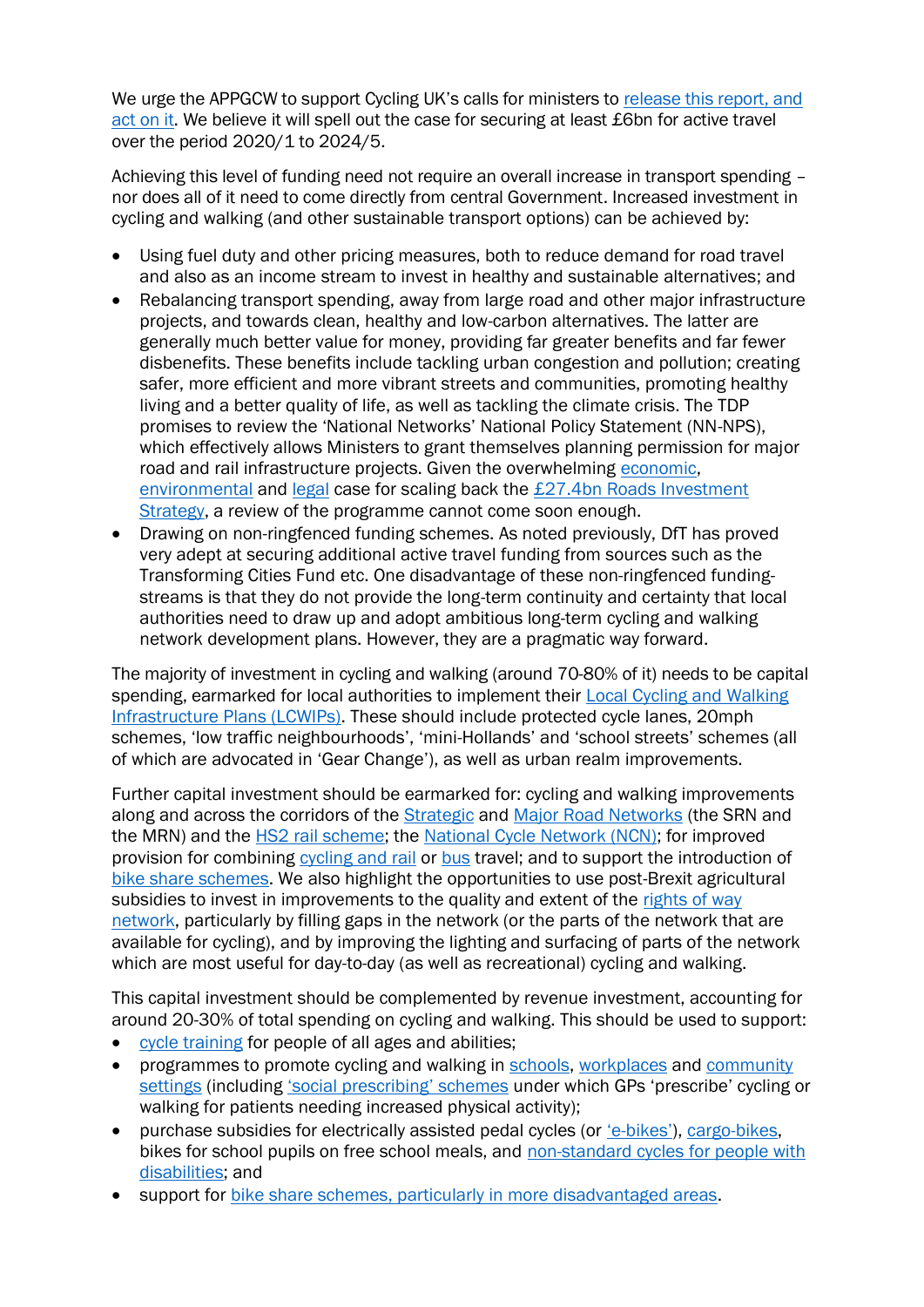The 'Behaviour Change' section of this submission (below) outlines evidence of the effectiveness of these measures, not only in boosting cycle use but also in broadening the demographic diversity (age, sex, ethnicity, health, physical and mental abilities etc) of those who are attracted to take up cycling.

See Appendix B for a detailed proposed 5-year breakdown of funding.

## LOCAL AUTHORITY CAPACITY: BOOSTING AND 'LEVELLING UP' DESIGN AND DELIVERY **STANDARDS**

We understand that one obstacle to increasing active travel investment to the level required is a concern in the Treasury that local authorities may struggle to spend even £2bn, let alone the £6bn or £8bn we believe is needed. This is understandable, particularly in areas which have low cycle use and which have historically failed to invest in the staff capacity to plan and deliver high-quality walking and cycling networks, let alone in the infrastructure itself.

It has not helped that, having announced the Government's intention to spend £2bn over 5 years and allocated £250m of that funding in year 1 of that period (2020/1, along with £50m of carried-over revenue funding), the Government then announced a total of just £257m of funding (£190m capital plus £67 revenue) for year 2. This was effectively a [15% cut in funding,](https://www.cyclinguk.org/blog/spending-review-sees-guaranteed-cycling-and-walking-budget-slashed-15) at a time when the Government really needed to be ramping up its funding allocations to achieve the annual average of £400m per year implied by the £2bn announcement, and hence the capacity of local authorities to spend this level of funding.

Hence we now fear that a failure by the Treasury to allocate the £6-8bn needed to meet DfT's targets could prove self-fulfilling (by depriving local authorities of the opportunity to boost their active travel delivery capacity), with the result that these targets may now not be met. Worse still, if the Government only realises mid-way through next year that it is not on course to meet its 2025 targets (having allocated insufficient funding in years 1 and 2), it will then have missed its one 'fiscal event' opportunity (i.e. this autumn's Spending Review) to redress this situation.

A crucial step for resolving this situation is to establish Active Travel England as quickly as possible, allocating a small proportion of the £2bn for this purpose. It could then start fulfilling its role in supporting local authorities to spend the rest of the £2bn and more, and to spend it well (e.g. on infrastructure that accords with DfT's excellent [Cycle](https://www.gov.uk/government/publications/cycle-infrastructure-design-ltn-120)  [Infrastructure Design guidance\)](https://www.gov.uk/government/publications/cycle-infrastructure-design-ltn-120).

Meanwhile, Cycling UK is partnering with charities Sustrans and Living Streets to deliver a DfT-funded programme to support local authorities in preparing and delivering strong LCWIPs. As part of this, we will be drafting a revision to the current LCWIP guidance. Whilst the original guidance was mostly very good, there are now several improvements that can be made in the light of subsequent developments and experience: With more funding now available, we want to encourage local authorities to plan more ambitious LCWIPs. They need to extend beyond the 'easy wins' of city-centric, commuterfocussed networks, partly to meet a wider range of journey needs (e.g. shopping and school travel – and in the process to address the needs of a wider demographic range of would-be cycle users), partly to extend into more rural areas (particularly as DfT prepares to launch a substantial e-bike support project). We also want to strengthen the guidance on community engagement and the presentation of LCWIPs.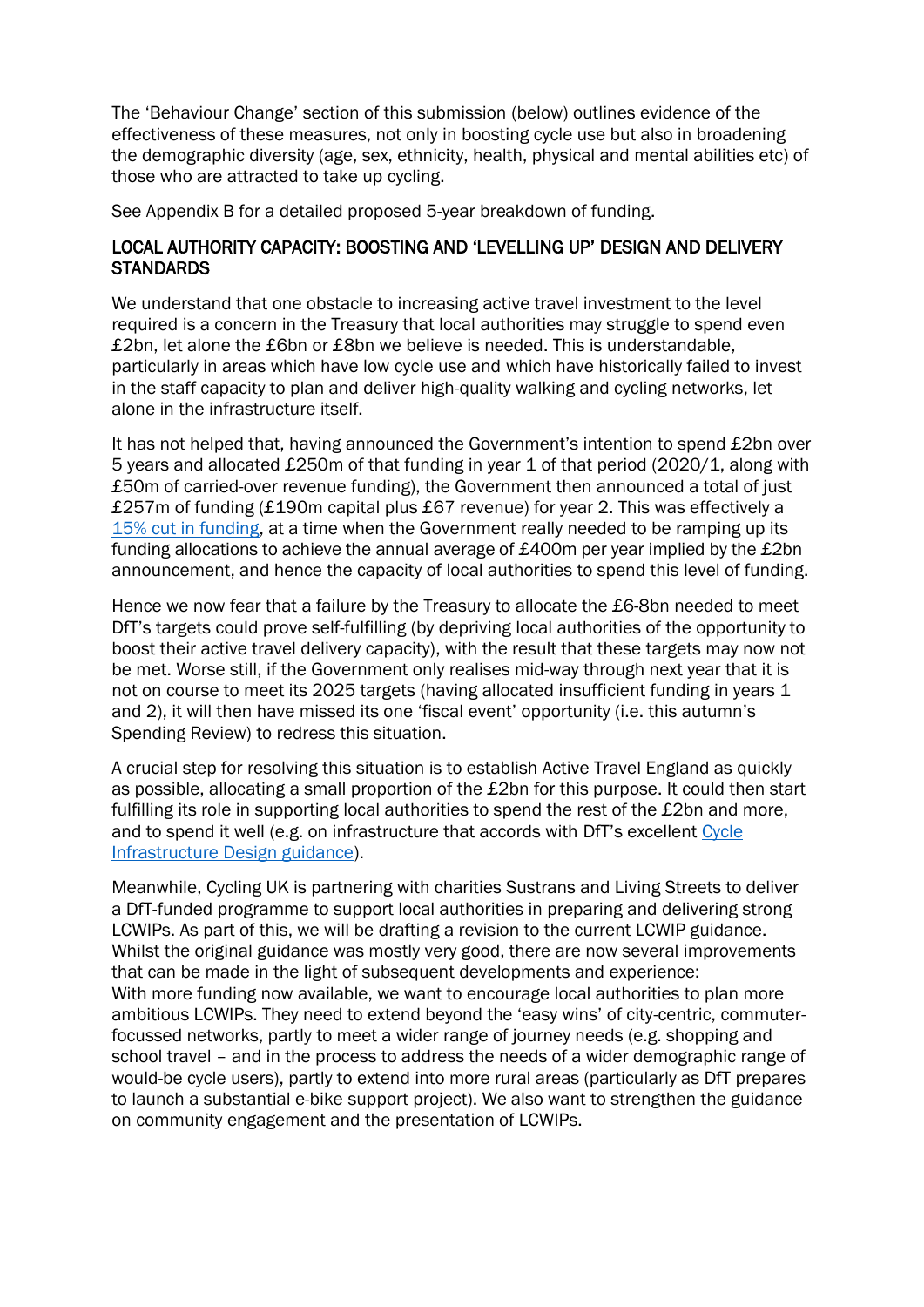## BEHAVIOUR CHANGE: BROADENING THE DEMOGRAPHIC OF CYCLE USERS

There is [good evidence](http://www.cyclinguk.org/sites/default/files/document/migrated/info/smarterchoices7abrf.pdf) that cycle training, and other behaviour-change programmes in schools, workplaces and community settings, can be highly cost-effective ways to boost cycle use, particularly among groups such as women, older people, BAME communities, health patients and people with disabilities.

Cycling UK's Big Bike Revival (BBR), Community Clubs and Cycling for Health projects, run with support from DfT, have consistently demonstrated their effectiveness– and costeffectiveness – in boosting cycle use particularly among groups.

- The *Big Bike Revival* [\(www.cyclinguk.org/bigbikerevival\)](http://www.cyclinguk.org/bigbikerevival) has been run since 2015 in conjunction with local bike-recycling projects and similar social enterprises, with support from DfT. It involves open days where people are encouraged to bring along bikes that have lain unused, which often need a simple fix. They are offered free cycle checks, servicing, cycle maintenance workshops, cycle training and accompanied rides. 46% of participants in *Big Bike Revival* events in England were non-regular cyclists, almost half were women and 46% were from the top 30% most deprived areas in the country.
- *Community Clubs* [\(www.cyclinguk.org/community-cycle-clubs\)](http://www.cyclinguk.org/community-cycle-clubs) are run in partnership with a wide variety of community groups, whether for women, health patients, people with disabilities or other disadvantaged groups. They offer longer-term support for people interested in taking up cycling, for whatever reason. They can often be formed in the aftermath of a Big Bike Revival project. We have set up over 200 clubs in England and Scotland, which have attracted 50,000 participants. Half of them were women, 53% are from the most deprived three deciles of neighbourhoods, 56% are from BAME backgrounds and 50% or attendees are non-regular cyclists on joining. 20% of participants have a disability or long-term health condition and 30% are inactive, meaning they were not doing 30 minutes of exercise per week prior to joining the club.
- Our *Cycling for Health* project [\(www.cyclinguk.org/community-outreach/health\)](http://www.cyclinguk.org/community-outreach/health) is a potential prototype of how the Government's 'social prescribing' scheme could work. It has been run through 8 'cycling hubs' throughout West Yorkshire, with support from the West Yorkshire Combined Authority. It enables people with inactivity-related physical and mental health conditions to take up cycling as part of a sociable and supportive group. The majority of participants are now referred to the programme by local health professionals. Of the programme's 270 direct beneficiaries, 56% were from recognised areas of deprivation with 31% coming from the highest decile of deprivation. 78% were female and 28% identified as being of non-white ethnicity. 90% were previously non-cyclists, yet 68% were still cycling regularly (i.e. more than once a week) 6 weeks after the programme had ended. Participants said they felt more confident, more relaxed, closer to other people, better able to think clearly and deal with problems, and more optimistic about the future.

We urge DfT and the Treasury to reflect the importance of such revenue-funded behaviour change programmes, both in the Spending Review and the 2nd Cycling and Walking Investment Strategy which will follow it.

## CROSS-GOVERNMENT SUPPORT FOR CYCLING

Aside from policies and funding allocations directly relating to cycling and walking, there are a number of ways in which wider Government policy needs to support active travel, in order to maximise its benefits across a wide range of policy areas (health, climate, air quality, access to nature and strengthening the rural economy), as follows: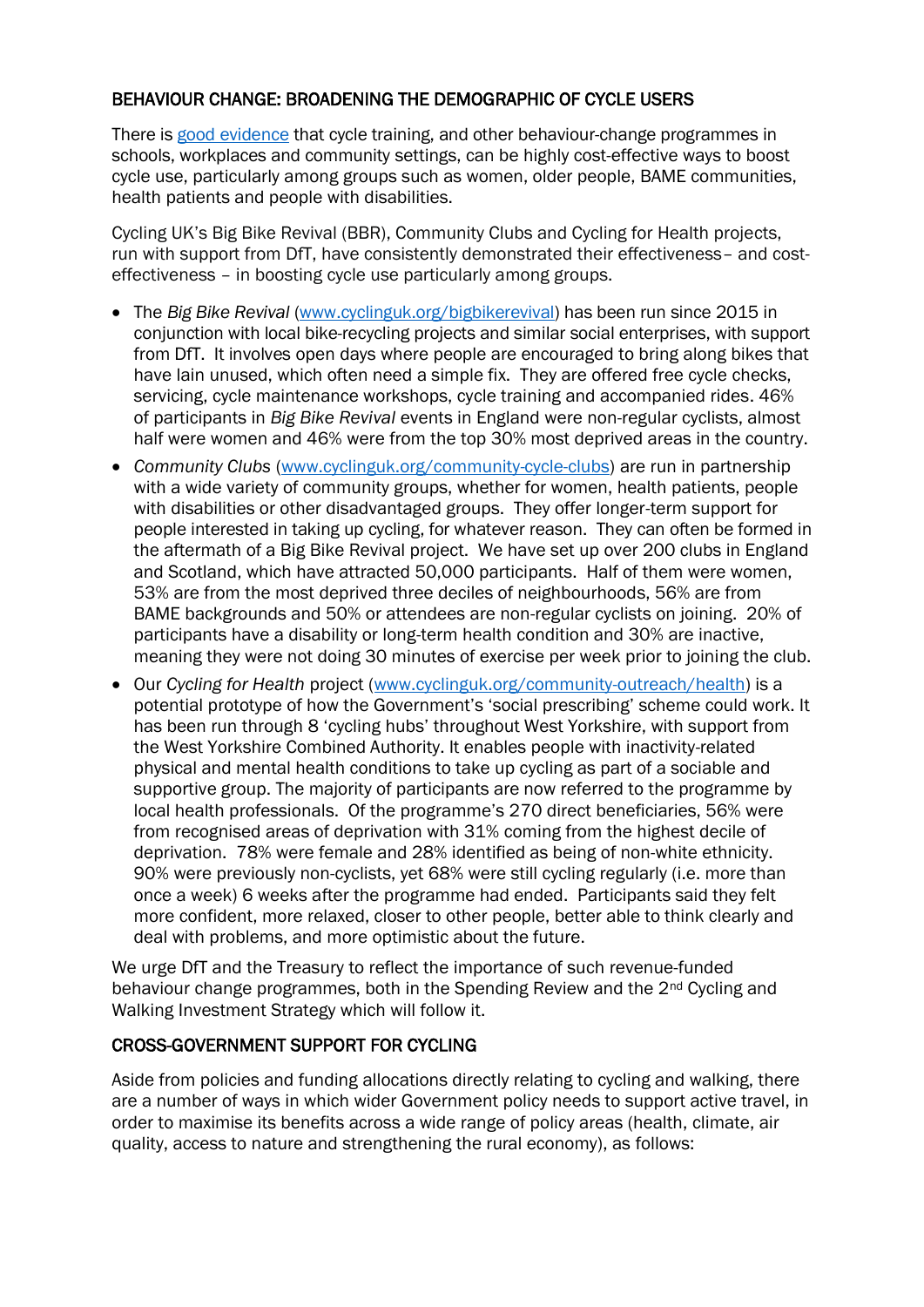- *[Wider transport policies](https://www.cyclinguk.org/campaigning/views-and-briefings/national-transport-policy-cycling)* need to support the growth of public and shared transport, to promote traffic restraint both (through physical measures such traffic calming and cycle-permeable road closures to reduce speeding and rat-running) and through various pricing mechanisms. Road user charging can help not only by directly reducing demand for road travel but also by yielding funding to invest in sustainable transport alternatives. Road pricing can therefore combine both 'carrot' and 'stick'. As noted earlier, polling evidence shows substantial increases public support for urban road pricing in recent years.
- *Integrating active travel with public transport.* In terms of cycling, this should involve:
	- o Providing safe and convenient cycle access to, from within and through stations
	- o Safe, secure, accessible and well-designed cycle parking at stations, together with hire and storage facilities at larger stations
	- o Providing formal and informal cycle spaces on trains
	- o Developing convenient ticketing and reservation systems
	- o Information and publicity
	- o Supporting large cycling events
	- o Stakeholder engagement
	- o Monitoring and review of what is working.

For more, see Cycling UK's [response to the Williams Rail Review.](https://www.cyclinguk.org/sites/default/files/document/2021/02/1905_rg_williams-review-phase2-response_con-final.pdf)

- *Road [safety policies](https://www.cyclinguk.org/sites/default/files/document/2018/04/1804_cyclinguk_cycle-safety-make-it-simple.pdf)* which support the growth of cycling and walking include: [lowering speed limits;](https://www.cyclinguk.org/campaign/20-mph-lower-speeds-better-streets) proceeding with the [Highway Code revisions](https://www.gov.uk/government/consultations/review-of-the-highway-code-to-improve-road-safety-for-cyclists-pedestrians-and-horse-riders) that were recently subject to consultation; strengthening [driver education and training;](https://www.cyclinguk.org/campaigning/views-and-briefings/driver-training-testing-licensing) reviewing road [traffic offences and penalties;](https://www.cyclinguk.org/article/why-should-government-review-road-traffic-offences-full) and promoting [lorry safety](https://www.cyclinguk.org/campaigning/views-and-briefings/goods-vehicles-lorries-hgvs-vans-etc) though [safer lorry cab](https://www.cyclinguk.org/campaigning/views-and-briefings/goods-vehicles-lorries-hgvs-vans-etc)  [designs](https://www.cyclinguk.org/campaigning/views-and-briefings/goods-vehicles-lorries-hgvs-vans-etc) and through transhipment depots; as well as by promoting cargo-bikes for 'last mile' deliveries.
- *Home Office and Justice:* Cycling UK has long called a [comprehensive review of road](https://www.cyclinguk.org/article/why-should-government-review-road-traffic-offences-full)  [traffic offences and penalties](https://www.cyclinguk.org/article/why-should-government-review-road-traffic-offences-full) and a [strengthening of roads policing.](https://www.cyclinguk.org/article/why-do-we-need-more-traffic-police) We are pleased that DfT and the Home Office have consulted on a [Roads Policing Review](https://www.gov.uk/government/consultations/roads-policing-review-future-methods-to-improve-safety-and-reduce-causalities/roads-policing-review-call-for-evidence) (see Cycling UK's [submission\)](https://www.cyclinguk.org/sites/default/files/document/2020/10/2010_rg_dft_roads-policing-review_con.pdf). We urge the Ministry of Justice and DfT to collaborate on strengthening road traffic offences and penalties, reflecting the [amendments to the](https://www.cyclinguk.org/news/cycling-uk-calls-failings-road-traffic-law-be-fixed)  [Police, Crime, Sentencing and Courts Bill](https://www.cyclinguk.org/news/cycling-uk-calls-failings-road-traffic-law-be-fixed) proposed by Cycling UK and several allies.
- *Planning.* The Government's forthcoming planning reforms (as set out in its [Planning](https://www.gov.uk/government/consultations/planning-for-the-future)  [White Paper\)](https://www.gov.uk/government/consultations/planning-for-the-future) need amending to avoid entrenching car-dependence in new housing and other developments. This involves:
	- o Ensuring that any new zoning, environmental assessment and other policies help concentrate development in locations with good access to public transport;
	- o Building to relatively high densities, in order to reduce cycling and walking distances and create space for walking, cycling and a green and pleasant urban environment;
	- o Creating high-quality pedestrian and cycle-friendly route networks within the development, good links with other key destinations nearby, and good access to green open space within the development and the surrounding countryside;
	- o Ensuring that any new mechanisms for developer contributions secure the funding necessary to provide whatever cycling, walking and other sustainable transport infrastructure is needed to avert the risk of car-dependence. For more, see Cycling UK's [response to the Planning White Paper](https://www.cyclinguk.org/sites/default/files/document/2020/11/2010_rg_mhclg_planning-white-paper_con_002.pdf) and [these](https://www.cyclinguk.org/blog/designing-car-dependency-planning-poor-health) [three](https://www.cyclinguk.org/blog/coalition-launches-vision-healthy-planning) [blogs.](https://www.cyclinguk.org/blog/beauty-alone-wont-solve-climate-crisis)
- *Rural policy and outdoor access*. The [Environment Bill,](https://bills.parliament.uk/bills/2593) and the [Environmental Land](https://www.gov.uk/government/publications/environmental-land-management-schemes-overview)  [Management \(ELM\) schemes](https://www.gov.uk/government/publications/environmental-land-management-schemes-overview) which will follow it, present significant opportunities to improve off-road access for walking, cycling and horse-riding. This is timely, for three reasons. Firstly, the Government is about to announce funding to boost the uptake of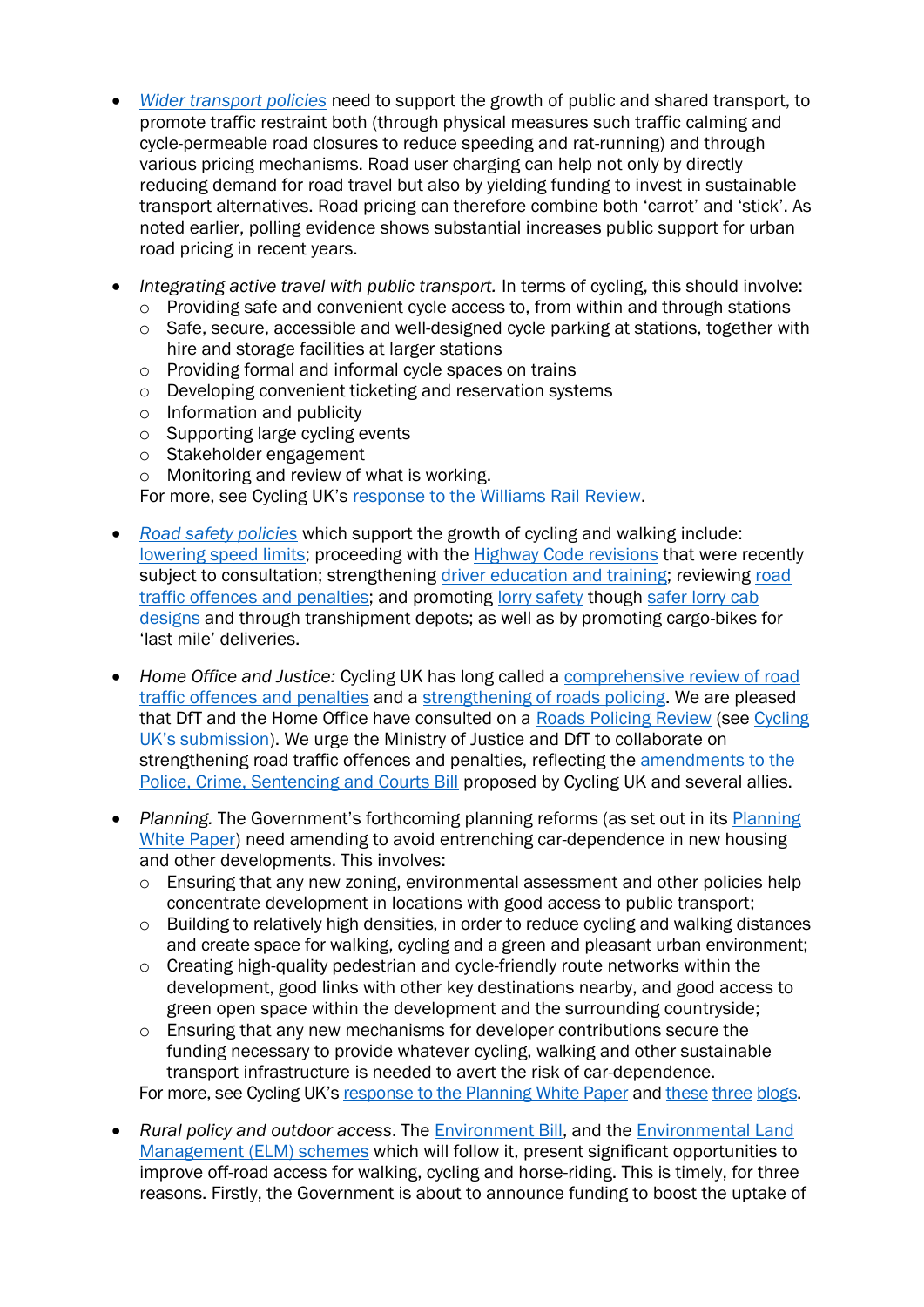e-bikes. Secondly, it is also preparing to unveil its [Rural Transport Strategy,](https://www.gov.uk/government/consultations/future-of-transport-rural-strategy-call-for-evidence) which was subject to consultation last year (see [Cycling UK's response](https://www.cyclinguk.org/blog/governments-innovative-rural-transport-plans-overlook-basics)). Taken together, these 'hooks' provide opportunity to persuade people (and indeed councillors) in rural areas to consider cycling seriously as a rural transport option. Thirdly, the experience of lockdown has raised awareness of the physical and mental health benefits of having good access to nature. The [Environment Agency](https://www.gov.uk/government/publications/state-of-the-environment/state-of-the-environment-health-people-and-the-environment) has noted that "Equality of access to, and connection with, a healthy natural environment would save billions of pounds in healthcare costs and reduced economic activity every year." Meanwhile the Government-commissioned [Landscapes review](https://www.gov.uk/government/publications/designated-landscapes-national-parks-and-aonbs-2018-review) (also known as the Glover review, which considered the management of National Parks and Areas of Outstanding Natural Beauty) called on the Government to "consider expanding open access rights in protected landscapes". The [25 Year Environment Plan](https://www.gov.uk/government/publications/25-year-environment-plan) stressed the importance of improving public access to and connection with nature, while the Agriculture Act [2020](https://www.legislation.gov.uk/ukpga/2020/21/section/1) cites "access to and enjoyment of the countryside" as one of the purposes for which the Secretary of State can allocate agricultural subsidies, bringing public access into the scope of the Government's aim to secure "public goods for public subsidies". Hence there is a significant opportunity to improve the linkages between the planning and delivery of Local Cycling and Walking Infrastructure Plans (LCWIPs, which have typically been focussed more on urban and utility cycling and walking trips) and Rights of Way Improvement Plans (RoWIPs, which are seen as more rural and more recreational). By linking the two more closely, it will become possible to make greater use of the rights of way network to address 'utility' journey needs (e.g. for children in villages to walk or cycle to the school in the nearest town), while also enabling people living or residing in a town to access the surrounding countryside.

- *Health, recreation and sport*. Recognition of the value of cycling as a non-competitive sport, from Department for Culture, Media and Sport (DCMS) and [Sport England,](https://www.sportengland.org/news/sport-england-triples-investment-in-tackling-inactivity) has increased markedly in recent years. However the Department of Health has said nothing about the role of active travel in its recent [Obesity Strategy](https://www.gov.uk/government/publications/tackling-obesity-government-strategy/tackling-obesity-empowering-adults-and-children-to-live-healthier-lives) or its [Physical](https://www.gov.uk/government/publications/physical-activity-applying-all-our-health/physical-activity-applying-all-our-health)  [Activity guidelines.](https://www.gov.uk/government/publications/physical-activity-applying-all-our-health/physical-activity-applying-all-our-health) This is a huge missed opportunity, particularly given the enthusiasm from the Department for Transport for an initiative to pilot cycling as a form of 'exercise on prescription' (see Gear Change page 36). There could be huge benefits from encouraging more GPs to encourage patients to take up cycling - and in some cases to refer them to 'exercise on prescription' schemes (such as Cycling UK's 'Cycling for Health' programme – see above). Further benefits could come from the NHS itself becoming a [Cycle-Friendly Employer,](https://www.cyclinguk.org/cycle-friendly-employer) thus promoting cycling to its own workforce, and thus encouraging them to become role models of healthy travel.
- *Education*: At present, the '[Bikeability](https://bikeability.org.uk/bikeability-training/)' programme offers ['National Standard' cycle](https://www.gov.uk/government/publications/national-standard-for-cycle-training)  [training](https://www.gov.uk/government/publications/national-standard-for-cycle-training) to around [half of all year 6 pupils,](https://bikeability.org.uk/cycle-more/further-information/additional-training/) though the Government recently made a very welcome commitment [to boost this to 100% by 2025.](https://www.gov.uk/government/news/18-million-announced-for-cycle-training-for-children-and-their-families) However a key issue is making time within the curriculum to provide this training. Cycling UK calls for greater engagement from the Department for Education in making this happen.
- *Employers:* One of the really interesting ideas in the newly-published Transport Decarbonisation Plan is the proposed 'Commute Zero' initiative, to enlist employers in promoting low or zero-carbon travel among their employees. Cycling UK urges the Department for Business, Energy and Industrial Strategy (BEIS) to play an active role in supporting this, and are keen to explore how our [Cycle-Friendly Employer](https://www.cyclinguk.org/cycle-friendly-employer) programme can be integrated into it.

Roger Geffen Policy Director, Cycling UK [roger.geffen@cyclinguk.org](mailto:roger.geffen@cyclinguk.org)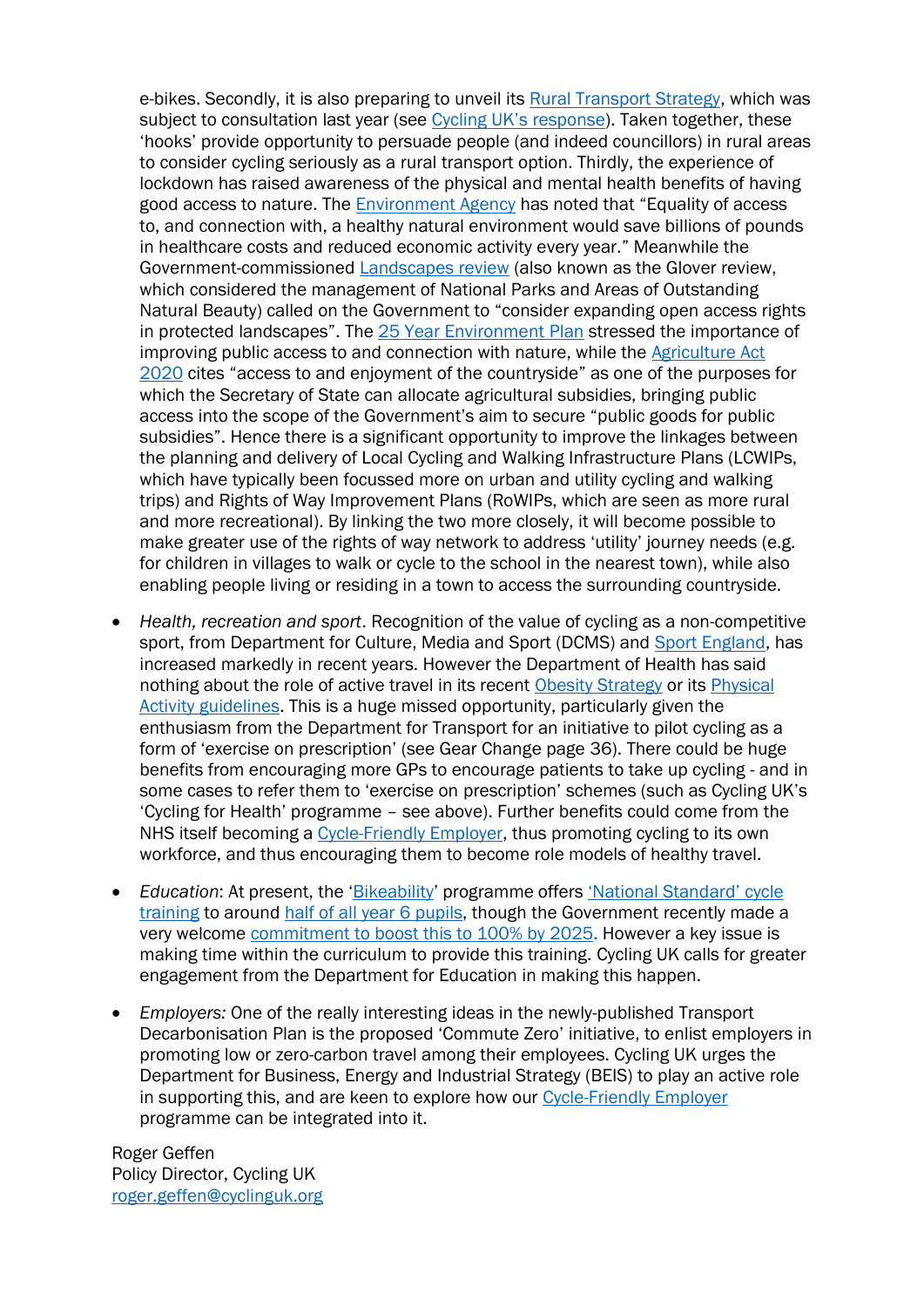## APPENDIX A: SUMMARY OF RECOMMENDATIONS

## Targets and Funding

- 1. We support the current CWIS1 target to double cycling trips and increase walking to school by 2025. However we also support Living Streets's call for a strengthened target to increase walking overall, raising the ambition to reach 365 trips per person annually by 2025.
- 2. Gear Change set out an aim (repeated in the Transport Decarbonisation Plan) to increase walking to reach half of all trips in towns and cities by 2030. This sounds ambitious, however we are concerned that DfT has not managed to spell out how it will be defined or monitored, or what the current proportion of trips is (i.e. what is the baseline). We therefore urge clarity on the definition and baseline level of this aim, and evidence that it is in line with the levels of traffic reduction necessary to achieve net zero by 2050.
- 3. Future target-setting needs to be evidence-based, with targets to increase cycling, walking and other sustainable transport modes linked to traffic reduction targets, which should in turn be linked to the Government's wider 'net zero' targets.
- 4. We understand that unpublished research shows that the funding needed to meet the CWIS1 targets is £6-8 billion (with £8bn achieving the targets in a way that boosts walking and cycling among a wider range of demographic groups and geographic areas, thereby yielding greater health, equality and climate benefits. We call on the Government to publish this research and to act on it.
- 5. The ratio of capital to revenue funding should start at around 70:30, rising to 80:20 as the total amount of funding goes up (n.b. this means capital funding rises more steeply than revenue, it does not imply a cut in revenue funding). Detailed breakdowns are provided in Annex B, for 3 different funding scenarios.
- 6. If the Government fails to find the £6-8bn which is apparently needed, and therefore finds it cannot meet the 2025 targets, they should not be dropped, but should instead be deferred slightly. The implied level of cycling is still less than 4% of trips, which is very modest compared with many continental countries.

## Boosting local authority capacity, design standards and delivery capability

- 7. Active Travel England should be established as soon as possible and should be well resourced to fulfil the many roles allocated to it.
- 8. Meanwhile, DfT should make good use of the LCWIP support consortium (which comprises Sustrans, Living Streets and Cycling UK) to support local authorities in preparing increasingly ambitious Local Cycling and Walking Infrastructure Plans (LCWIPs). These should now aim to meet a wider range of journey types, in a wider range of geographical areas (e.g. covering school and local shopping trips, and linking smaller towns with nearby settlements), rather than being focussed on city-centric commuting (which has largely been the priority up till now).
- 9. This in turn will require greater integration of the processes and funding streams which support the LCWIP and RoWIP (Rights of Way Improvement Plan) processes, thereby extending LCWIPs out beyond urban areas into their rural hinterlands, with benefits for both rural utility and recreational cycling and walking.

## Complementary policies

10.Our proposed funding allocations should be backed by complementary transport policies (traffic restraint, road pricing, integration with public transport) and support from other Government departments (planning, environment, health, sport, home office and justice), as outlined in the final section of this submission.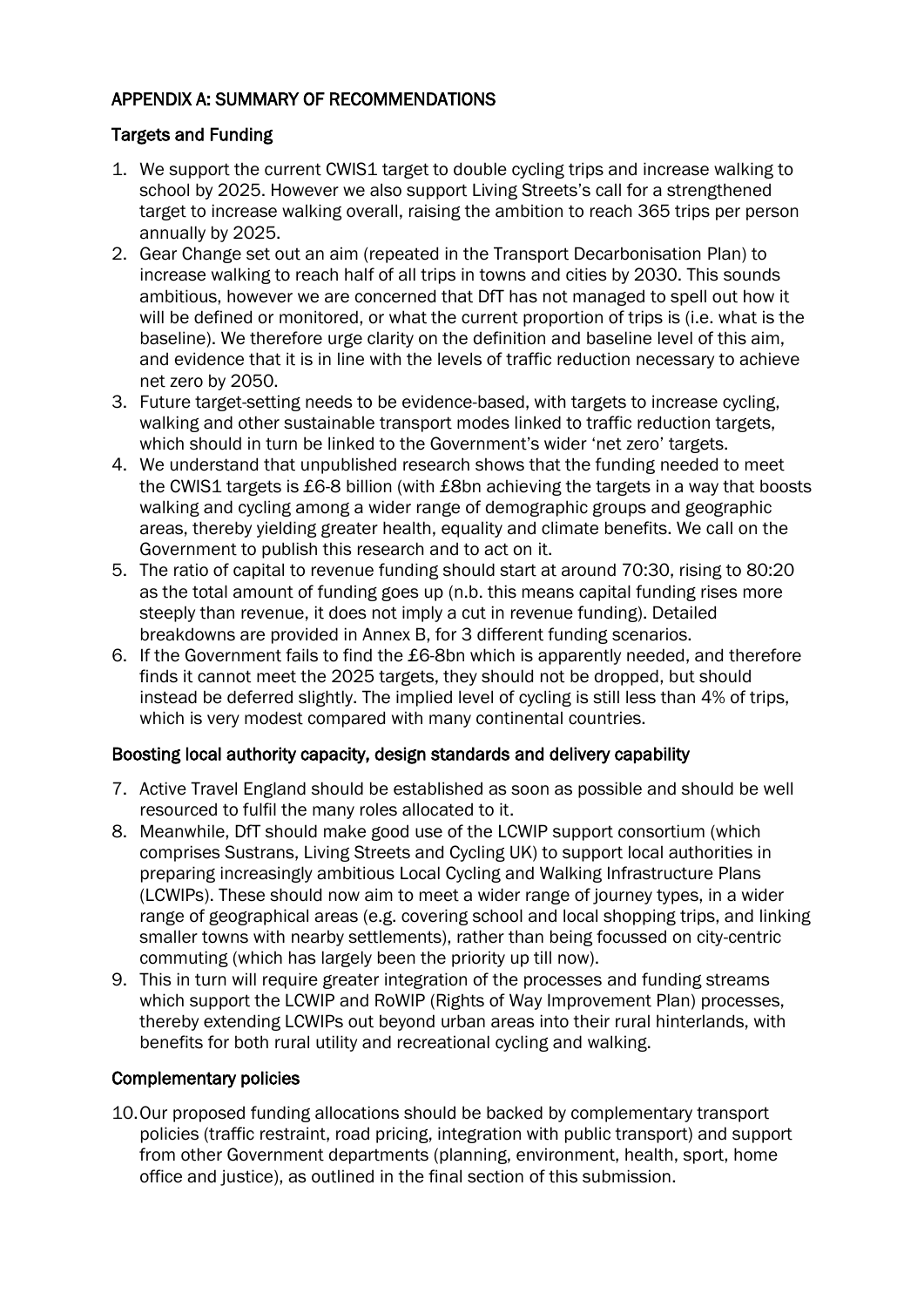## APPENDIX B: FUNDING PROPOSALS UNDER 3 SCENARIOS

This appendix outlines proposals Cycling UK made in our submission to the (subsequently postponed) Spending Review in Autumn 2020.

We reflected the fact that, then as now, the Treasury had only committed £2bn of earmarked funding for cycling and walking. As noted earlier, this is more than a 6-fold increase in earmarked funding compared with the previous 5 year allocation (covering 2016/7 to 2020/1 – there was a 1-year overlap between the two funding periods). However, unless further funding is secured (whether from ring-fenced or non-ringfenced sources), this could end up being a reduction compared with the £2.4bn (including nonringfenced funding) that was invested in the 5-year period up to April 2021.

We also reflected our understanding that the unpublished research, commissioned by DfT to assess what funding was required to meet its CWIS1 targets, estimated that the answer is between £6bn and £8bn. £6bn allows the target to be met, but it does so in a way that focuses on 'easy wins', which are not necessarily the most 'beneficial wins'. £8bn also achieves a doubling of cycling trips, but with more of a focus on boosting cycle use among a wider demographic range of users (thereby yielding greater health and equality benefits) and more rural areas (this yielding greater climate benefits).

We therefore developed 3 funding scenarios, as described below.

#### Outline of scenarios

- *Scenario 1* considers how the £2bn already allocated could best be deployed to boost cycling and walking up to 2025, if no more funding were available. It focuses funding primarily in urban areas, particularly those which have a high capacity to spend it effectively. Inevitably though, these tend to be urban areas which already have relatively high levels of active travel, and populations who are relatively affluent and healthy. However we stress that it would not come close to meeting the Government's LCWIP targets for 2025. It also performs poorly in terms of tackling economic and health inequalities.
- *Scenario 2*, amounting to £6bn, could be expected to meet the Government's targets, but its benefits are still concentrated in areas where active travel is already relatively high, and among relatively healthy and affluent population groups. Hence it still does not perform well in terms of 'levelling up' access to the health, environmental, wellbeing and economic benefits of active travel.
- *Scenario 3*, amounting to £8bn, would meet the Government's targets in a way that also distributes the benefits of active travel to more rural areas and to more areas of deprivation. It would therefore achieve significantly greater benefits for the health, wealth and well-being of disadvantaged areas, while achieving greater carbon reduction and other benefits by also boosting cycling in more rural areas.

The budget lines in all 3 scenarios are the same, with capital funding for local cycling and walking infrastructure attracting the lion's share of the budget in all cases. However, we have assumed that the £2bn in scenario 1 comprises ring-fenced money only. Therefore the budget for this scenario does not show any provision for funding from the National Roads Fund (either for the Strategic or Major Road Networks, SRN or MRN), for HS2, or for Rights of Way improvements funded via the Environmental Land Management (ELM) scheme. Otherwise, the proportions of the available budget vary between scenarios, as set out overleaf.